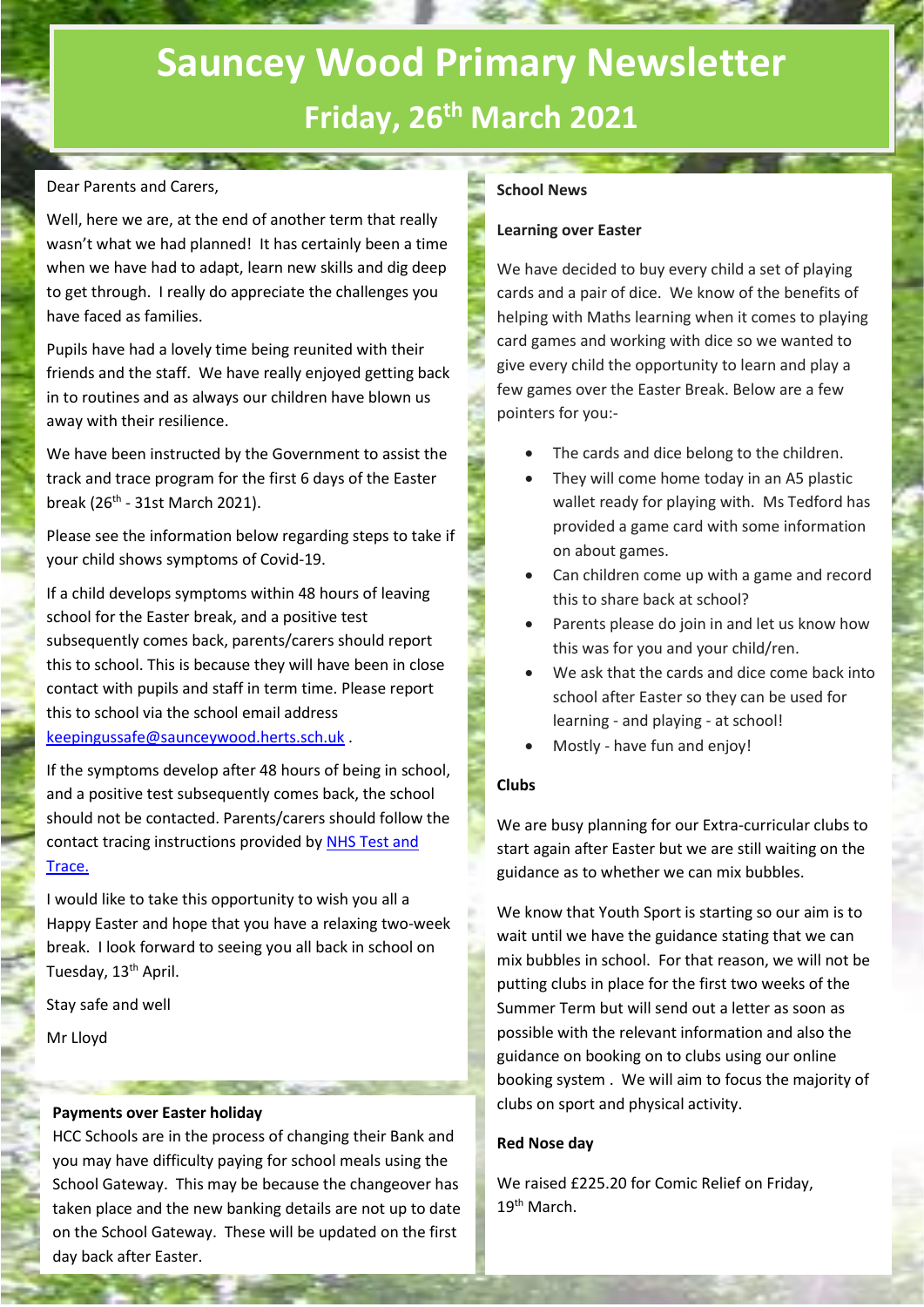#### **Governor Corner**

Firstly, many thanks to Mr Lloyd and his team for managing to find time in the last few weeks to both attend our subcommittee and Full Governing Body meetings, and to provide plenty of information to enable us to carry out our functions of holding the school to account for academic standards, ensuring the budget is money well spent, and ensuring clarity of vision and strategic direction. The amount of work that went into carefully and sensitively assessing children on their return, and planning for this short block of school time, was phenomenal and ensured a smooth return with a focus on well-being and re-establishing positive learning behaviours. There is always room for reflection and continuous improvement, but we feel confident that Sauncey Wood is in a great place to help all our children get the very best out of the remainder of this school year.

Further to the school communications regarding Lateral Flow Testing, all school staff and secondary school pupils are being encouraged to continue testing and reporting results throughout the Easter holidays. With that in mind and knowing that many of you are already testing for work or other reasons, we encourage parents and carers in our school community to continue testing too. It is explicitly not recommended to use Lateral Flow Tests for children of primary age and below. Our staff will do their last test of the holidays on Sunday, 11<sup>th</sup> April, so that would be a particularly good time for parents and carers too - it would be great to know that we are in the safest possible position to avoid bubble closures after Easter.

Wishing you all a happy and safe Easter holiday.

Bridgett & Colin (Co-Chairs of Governors)



# **FRIEND'S NEWS**

#### Hi everyone,

It's the end of term - with lots of fundraising done despite restrictions! We had the Valentine's Trail, the World Book Day goodies and the Quiz. The Quiz was a great success raising over £100 and we have new champions! Congratulations Steven and Renata! And thank you to Gemma for organising.

Don't forget we have our lovely Easter Trail and stall selling lovely treats this weekend on the green at the top of Porters Hill. Do pop along if you can. Thank you to Susie and Geraldine for organising it. Another date to note down is Tuesday, 27th April when we have a plant sale happening after school selling plants and vegetables etc. Please do come along and support the sale.

Hope you all have a lovely and relaxing Easter!

Clare and Gemma Co-Chairs